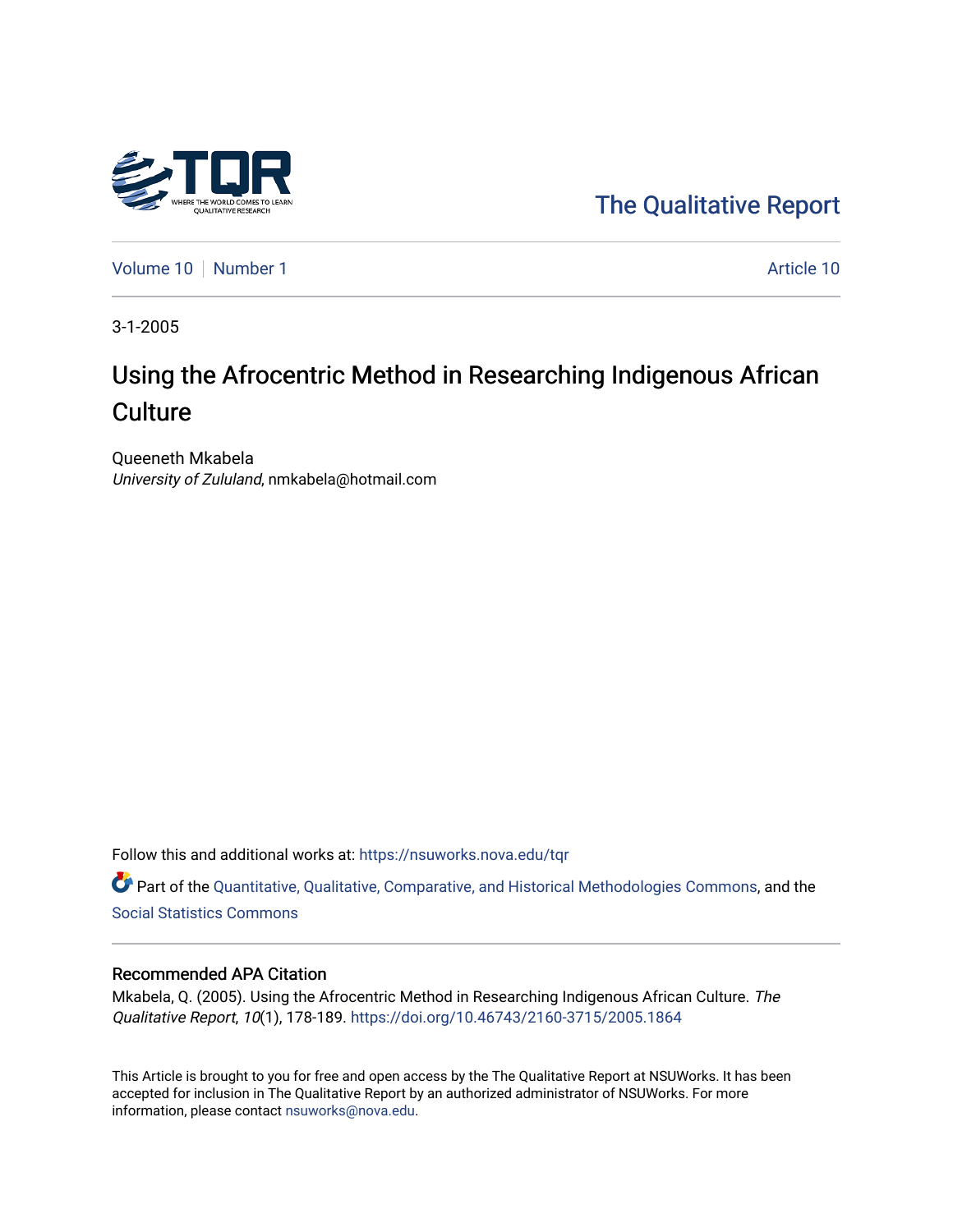

## Using the Afrocentric Method in Researching Indigenous African Culture

## Abstract

The article highlights the realities and dynamics facing researchers researching indigenous African culture. The cultural aspirations, understandings and practices of African indigenous people should position researchers to implement and organise the research process. Suggestions are also made for implementing the Afrocentric method and how to use African indigenous culture as a foundation for the Afrocentric method. The intent of this article is to stimulate enlightened discussion about the definition, mechanisms, and purpose of the Afrocentric method as an appropriate research method for indigenous African culture and how it can be used as a complement to qualitative research methods.

## Keywords

Afrocentric Method, Indigenous African Culture, Indigenous Knowledge, African Centred Research, Collective Identity, Holistic Orientation, and Ubuntu

## Creative Commons License



This work is licensed under a [Creative Commons Attribution-Noncommercial-Share Alike 4.0 License](https://creativecommons.org/licenses/by-nc-sa/4.0/).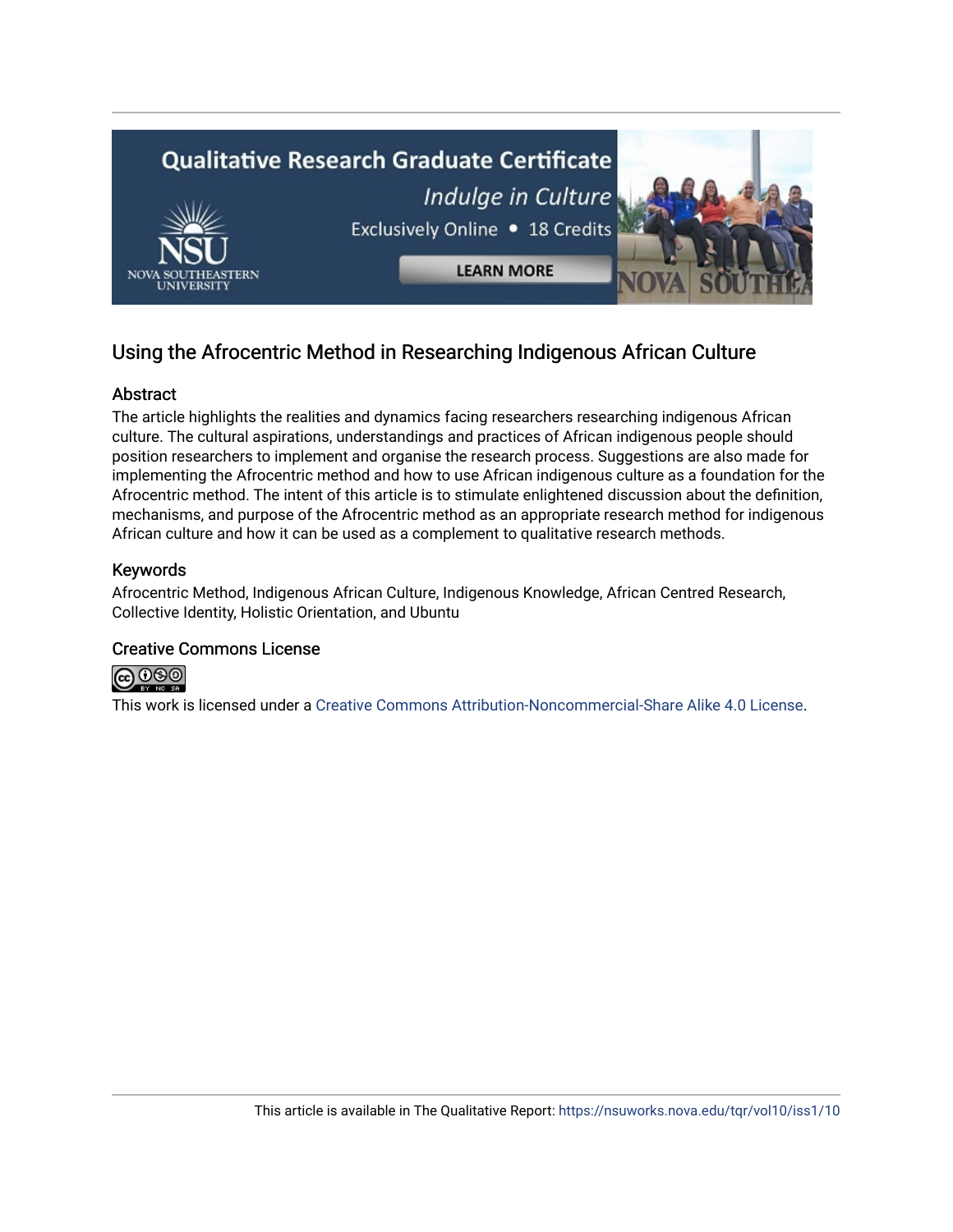## **Using the Afrocentric Method in Researching Indigenous African Culture**

## **Queeneth Mkabela**

University of Zululand, South Africa

*The article highlights the realities and dynamics facing researchers researching indigenous African culture. The cultural aspirations, understandings, and practices of African indigenous people should position researchers to implement and organize the research process. Suggestions are also made for implementing the "Afrocentric method," and how to use African indigenous culture as a foundation for the Afrocentric method. The intent of this article is to stimulate enlightened discussion about the definition, mechanisms, and purpose of the Afrocentric method as an appropriate research method for indigenous African culture and how it can be used as a complement to qualitative research methods. Key Words: Afrocentric Method, Indigenous African Culture, Indigenous Knowledge, African Centred Research, Collective Identity, Holistic Orientation, and Ubuntu* 

### **Introduction**

Since colonial invasions, African indigenous culture has weathered rapid change. Many researchers made real attempts to get inside the African culture, but even so, there was a tendency to see culture in terms of the coloniser's precepts and to assess educational needs in terms of the coloniser's agenda. When establishing formal education there was no adequate reference to the indigenous education that Africans already had or to the depth of the ancestral opinions that influenced African thinking. Even at present, researchers who are interested in indigenous culture and education have made small reference in assessing change to the extent in which African values have survived, or of the extent to which these values had continued to influence African researchers' actions at different points in time. It is important that researchers remind themselves that much of the literature on African culture and education can be ideologically traced back to the emergence of "knowledge" about indigenous peoples in the context of European imperialism and expansion. In brief, Africans were often judged in European contexts and not in terms of their own.

Hence, the following questions are asked: How can the Afrocentric method as advanced by Asante (1987, 1988, 1990, 1995) be used in researching African indigenous culture and can African research refrain from sticking to the pathways mapped out by the colonial or neo-colonial experts? The purpose of this article is to show ways that the Afrocentric method can be used for researching indigenous culture.

As an African in South Africa I have received education in a country that has openly marginalised African indigenous knowledge. Now as a democratic country South Africa is engaged in the unfolding process of bringing African indigenous knowledge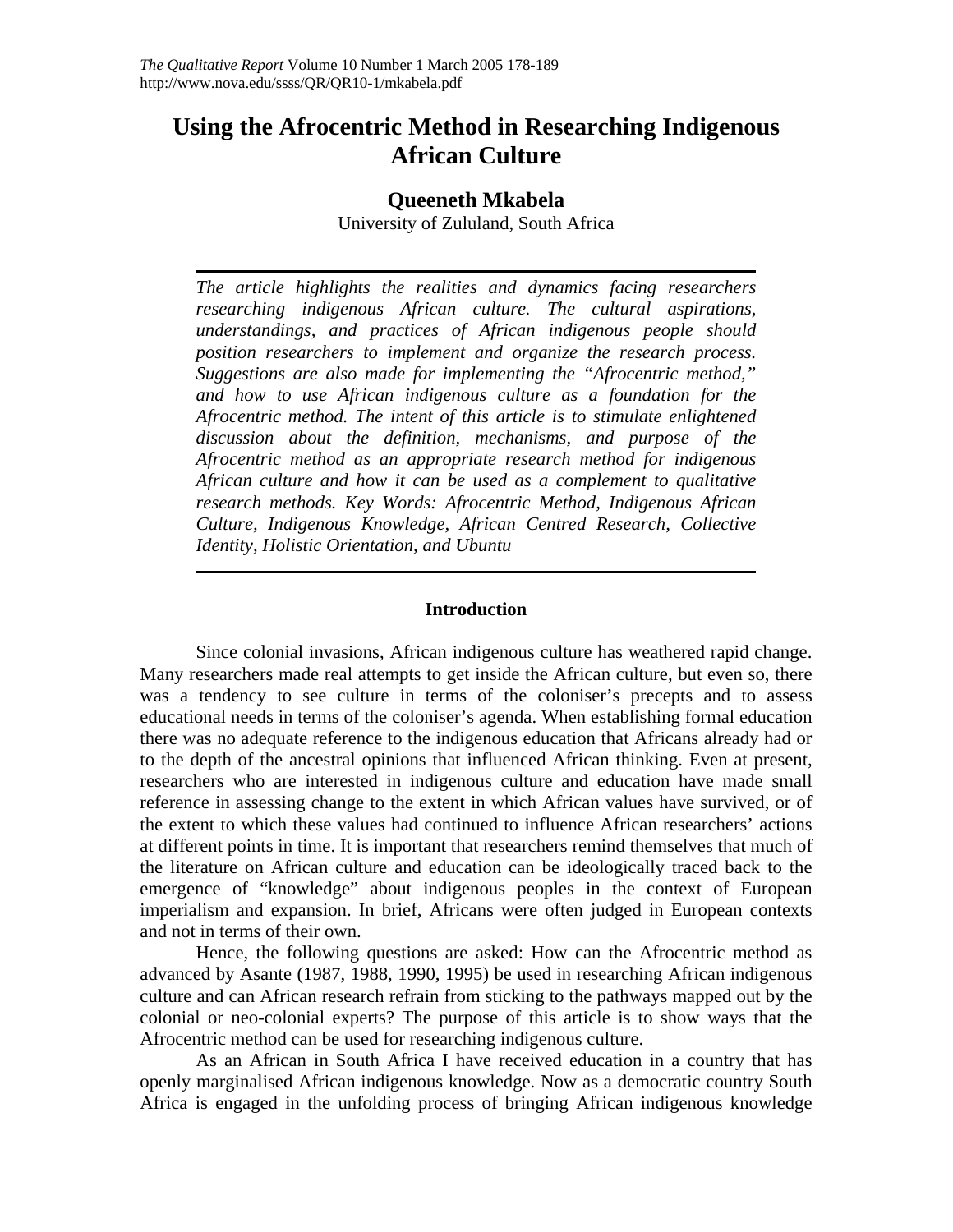systems into focus as a legitimate field of academic enquiry in its own right. I have attended several conferences and workshops in South Africa where debates and issues have become critical and intense regarding conceptual frameworks and methodological procedures, which the indigenous knowledge systems (IKS) field presents. It is in this light that I explore the Afrocentric method as an alternative method to study IKS.

#### **The Afrocentric Paradigm Unpacked**

The Afrocentric method is derived from the Afrocentric paradigm which deals with the question of African identity from the perspective of African people as centred, located, oriented, and grounded. This idea has been named "Afrocentricity" by Molefe Asante (1987) in order to convey the profound need for African people to be re-located historically, economically, socially, politically, and philosophically. He explained Afrocentricity as follows:

To say that we are decentred means essentially that we have lost our own cultural footing and become other than our cultural and political origins, dis-located and dis-oriented. We are essentially insane, that is, living an absurdity from which we will never be able to free our minds until we return to the source. Afrocentricity as a theory of change intends to relocate the African person as subject. . . . As a pan-African idea, Afrocentricity becomes the key to the proper education of children and the essence of an African cultural revival and, indeed, survival. (Asante, 1995, p. 1)

Afrocentricity is therefore, a philosophical and theoretical paradigm whose origins are attributed to Asante's works *Afrocentricity* (1988), *The Afrocentric Idea* (1987), and *Kemet, Afrocentricity, and Knowledge* (1990). These books form the essential core of the idea that interpretation and explanation based on the role of Africans as subjects is most consistent with reality. It became a growing intellectual idea in the 1980s as scores of African American and African scholars adopted an Afrocentric orientation to data. Afrocentricity is generally opposed to theories that "dislocate" Africans in the periphery of human thought and experience.

From a research point of view Asante argues that Afrocentricity can have a significant impact upon the way African researchers view their identity, specifically considering the African people as centred, located, oriented, and grounded. Afrocentricity is therefore a philosophical and theoretical perspective that when applied to research can form the essential core of the idea. In terms of research outcomes the issue of cultural location takes precedence over the topic or the data under consideration. The argument is that Africans have been moved off of social, political, philosophical, and economic terms for half a millenium. Consequently it becomes necessary to examine all data from the standpoint of Africans as subjects and human agents rather than as objects in a European frame of reference. Of course, this means that Afrocentricity has implications for indigenous African culture. Here, the motifs of locations and constituents of centredness or de-centredness become important when using the Afrocentric method.

The Afrocentric method suggests cultural and social immersion as opposed to scientific distance as the best approach to understand African phenomena. This means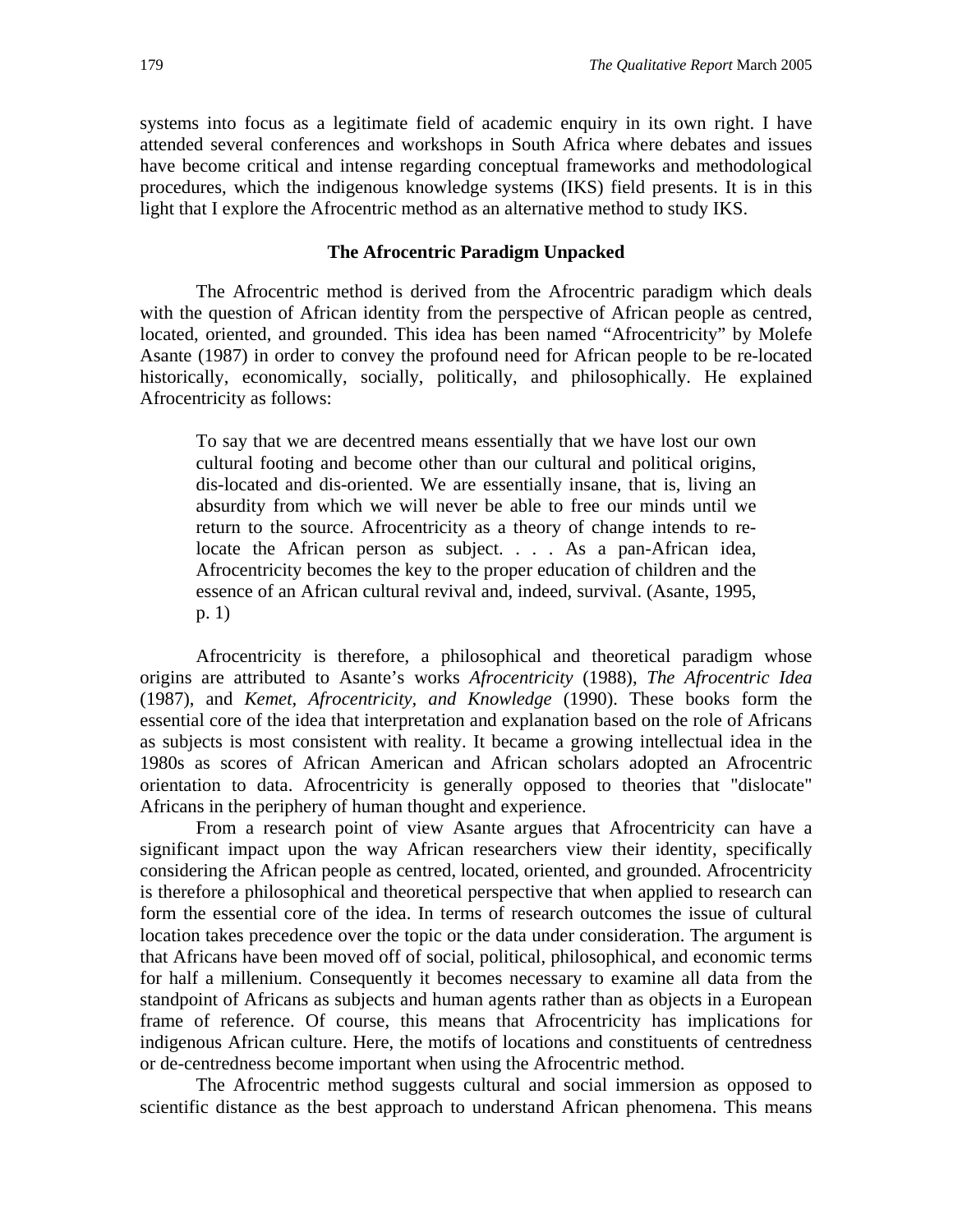that the researcher must have some familiarity with history, language, philosophy, and myths of the people under study. This point takes on a normative and cultural dimension as researchers cannot be reduced to merely the collection and production of value-free scientific knowledge. The concept becomes a way of linking the purpose of research to the very discourse that emerges and is legitimized from within the African framework. Such a position is critical in Africa as researchers may misrepresent indigenous cultural practices and thus continue to perpetuate myths about the indigenous African culture.

Thus the Afrocentric paradigm locates research from an African viewpoint and creates Africa's own intellectual perspective. It focuses on Africa as the cultural centre for the study of African experiences and interprets research data from an African perspective. However, this perspective should be understood in the context of multicultural realities of South Africa, as the African paradigm serves as a liberating intellectual movement towards a pluriversal perspective in research. Afrocentrists argue for pluralism in philosophical views without hierarchy. A fundamental aim of Afrocentricity is that all cultural centers must be respected. "Afrocentricity is not colorconscious, it is not a matter of color but of culture that matters in the orientation to centeredness" (Asante, 1995, p. 3). Metaphors of location and dislocation are the principal tools of analysis as research situations and researchers are seen as displaying various forms of centeredness. To be centered is to be located as an agent instead of as "the Other." Such a critical shift in thinking means that the Afrocentric perspective provides new insights and dimensions in the understanding of African indigenous culture, in a multicultural context.

Hountondji (1997) has also articulated the importance of an African perspective to research. He states that the study of traditional knowledge as a component of African culture has direct implications for the future development of generations of researchers in this continent. The time has come to conduct a responsible identification of African method that will constitute the ground frame for all research projects aspiring to be indigenous. Hountondji (1997) informs us that research on indigenous African culture has typically addressed the concerns of the researcher (both Western researchers and African researchers trained in Western methodologies) and ignored the African point of view. He further argues that the findings of researchers reflect the way they approach and assess African indigenous knowledge and know-how. It is therefore important to distinguish between a general corpus of knowledge and particular research methods, as it seems patently absurd to study indigenous knowledge while staying hooked on external methodologies. It is also important that we seek principles that will underline methods for researching indigenous knowledge.

The principles underlying this paradigm are in line with the qualitative research, which researchers should actively be involved in to produce knowledge suited to the cultural and social context in which they operate. In essence, this implies that the researcher does not attempt to appear as an invisible anonymous voice of authority, but as a real historical individual with concrete specific desires and interests (Harding as cited in Van Wyk, 1996). The researcher becomes immersed in the situation and the phenomenon examined (Tabet, 1997). The researcher is more concerned with an understanding of the social phenomenon from the actor's perspective, through their participation in the lives of the actors (Bogdan & Biklen, 1992). In such research, the researcher empathizes and identifies with the people being studied in order to understand how they see things.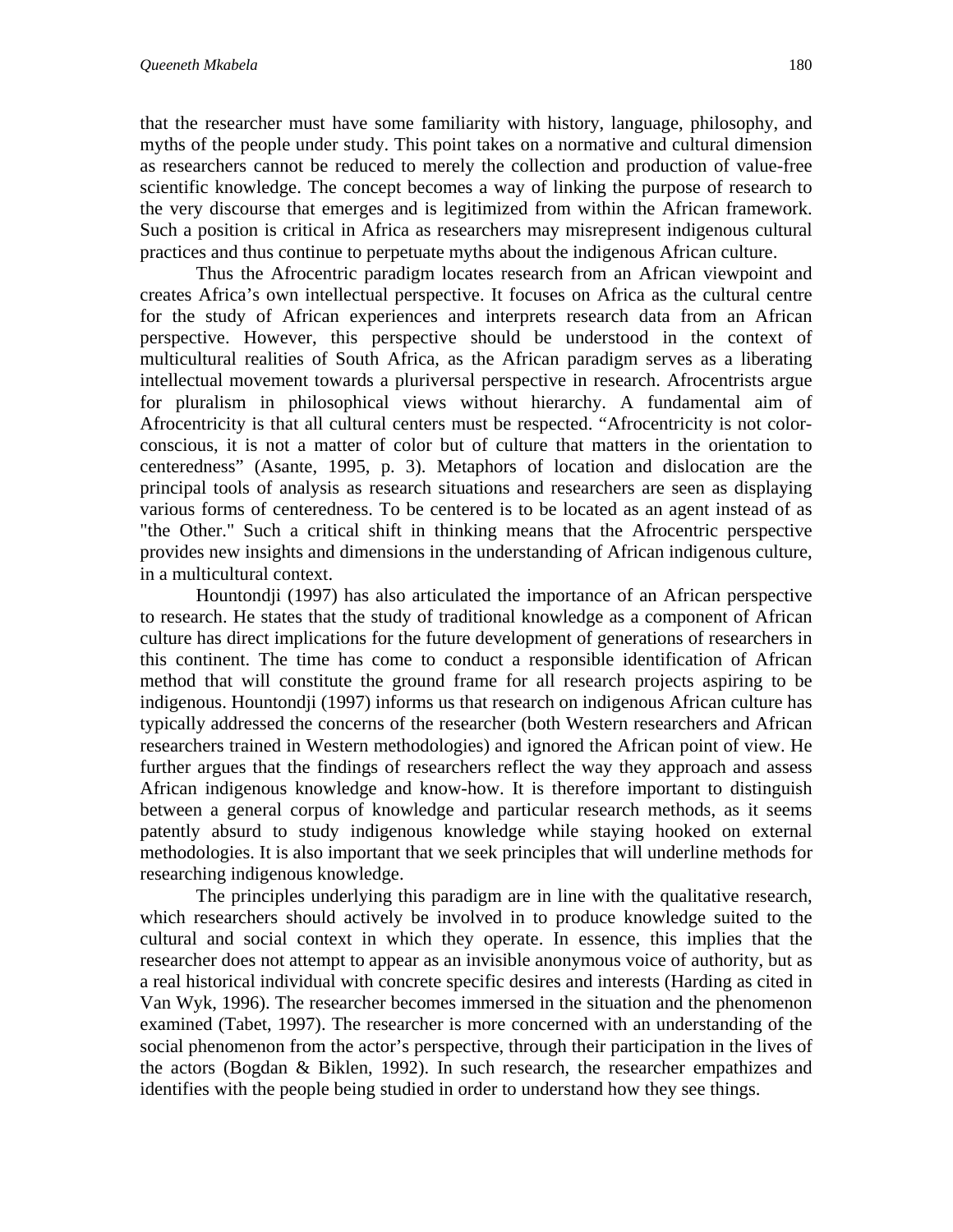By trying to understand the actor's point of view the researcher is attempting to answer questions regarding cultural specificity, researcher judgement, and how the researcher's experiences and histories relate to the research process itself. The purpose is to reduce researcher imposition in order for research to meet and work within, and for, the interests and concerns of the research participants; within their own definitions of self-determination (Bishop, 1998). Thus the Afrocentric paradigm challenges the dominant world-view of research and the production of knowledge by avoiding a mode of technocratic rationality that restricts diversity in terms of research methods. The paradigm operates from the notion that researchers come from different histories, have different experiences, linguistic practices, cultures, and talents. As in qualitative research, it is important to know what personal connections the researcher has to the people or topic being studied. Mutema (2003) warns that although IKS is situated knowledge, the researcher does not necessarily have to be indigenous to understand IKS. Inversely, the indigenous African researcher although privileged with tools of language and proximity to the experiences of indigenous communities, should not assume a privileged perspective, for indigenous scholarship is not hereditary but is earned through research and a reciprocal exchange of views with indigenous communities.

By viewing research differently, the Afrocentric paradigm provides methods African people can use for making sense of their everyday experience. It takes the indigenous African's point-of-view. This means that the method differs markedly in its reflexive sensitivity to its data and the manner it analytically explores the data. The aim is to be sufficiently detailed and sensitive to actual social contexts and to investigate the methodological bases or orderly character of ordinary social activities. This means that the researcher should understand that what s/he does and how s/he does it is specific to the culture (a situated response), the problem, and dynamics of the particular context. To achieve the understanding of this *cultural framework* requires indigenous African people's involvement and control of research (Cunningham & Durie, 1998).

How can researchers implement the Afrocentric paradigm? The paradigm suggests that if research is to be Afrocentric, the African indigenous people must be in control of and participate in the entire research process, from beginning to end. It is from this viewpoint and experience that the type of African paradigm will be discussed. The discussion will focus on the underlying assumption regarding the nature of research, research methods, and the role of the "researched" in African indigenous communities.

The Afrocentric paradigm can be considered in terms of:

- Research *not* involving indigenous communities.
- Indigenous *community* involvement in the research process.
- Indigenous community c*ontrol* in the research process.

#### **Research Not Involving Indigenous African Communities**

The first type of research identified in the paradigm is what is considered to hold little interest for indigenous communities, or which will have little impact on them. Thus it cannot be considered as Afrocentric because it is research where indigenous people's participation or data is neither sought nor considered relevant; research whose results are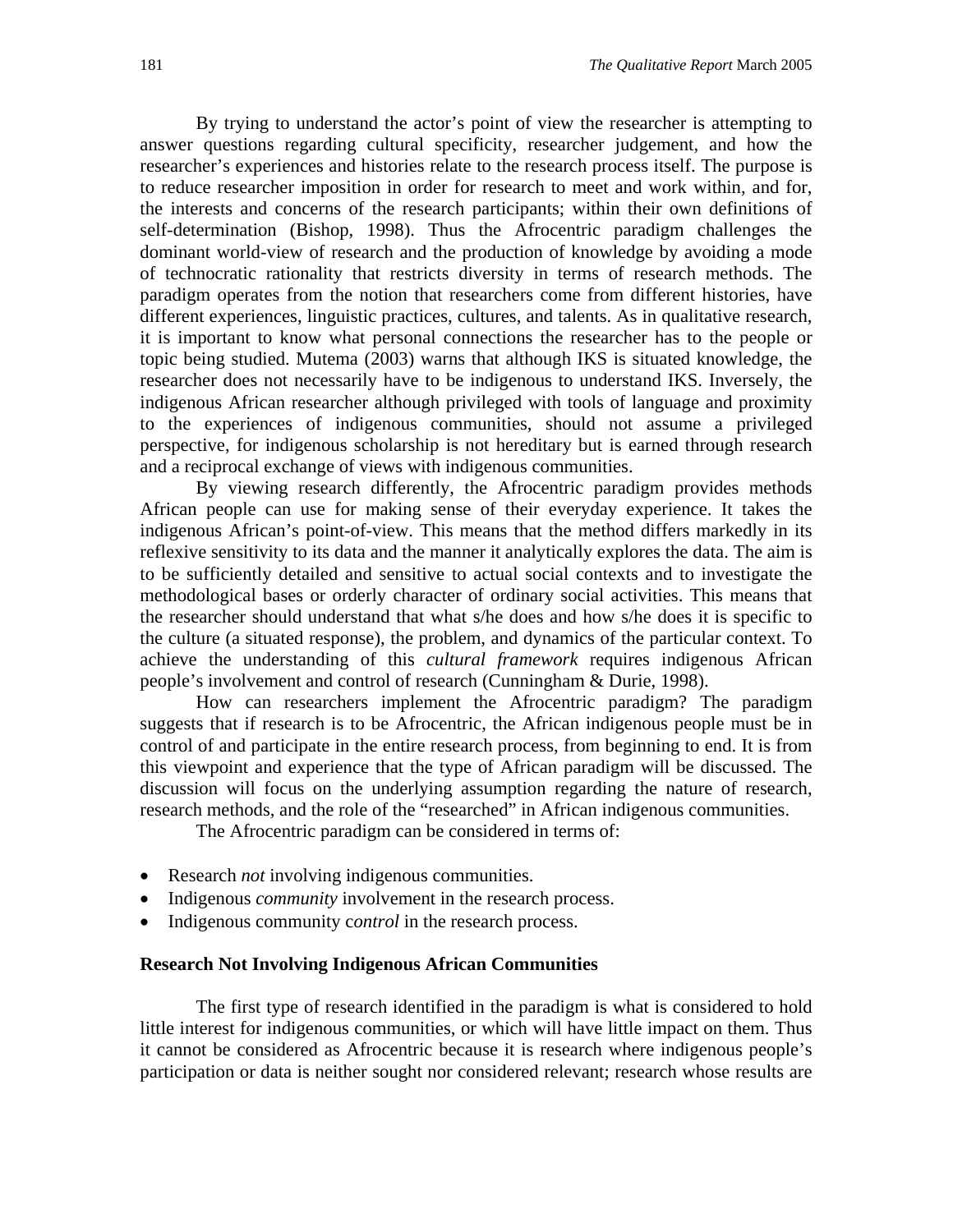thought to have no impact on indigenous communities. This research is being done without consulting or taking into account the interests of the people who live there.

As a result, some national development objectives and policies, as conceived by national-level officials and processes, have not always been consistent with the views, wishes, and interests of indigenous communities affected by them. Some policies have had a serious negative impact on indigenous communities' lives, including culture loss and alienation of learners from their communities. While not opposed to educational policies that bring improvement nationally and locally, indigenous African communities have consistently insisted that they be empowered to affect decisions that have an impact on their communities and their children. Recognition of, and respect for, the indigenous way of life is fundamental to good research practice. Experience has shown that conflicts arise when projects take place without an understanding of, or respect for, indigenous communities' strong beliefs and ways of life.

The exclusion of indigenous communities from research processes has led researchers to take cultural information out of context and have, as a result, created published documents that were factually incorrect. Thus, indigenous communities have felt excluded from policies. Research is often viewed as a "colonial intrusion," a use of power by the powerful. Questions of who sets research priorities and agendas, what gets done, and who benefits from it are often on the minds of the researched. Indigenous communities in other countries also commonly ask these questions. For example Flaherty (1995) echoes the very same concern when she states that:

At this very moment, there is research being undertaken on designing the new administration regimes for the Nunavut Territorial Government, its policies, programs, and services dealing with education, health, justice, and economic development. Many southerners that have learned about Inuit through books and from their fieldwork in the North have done or are doing research in these areas. This raises questions for me about what research is being done, why certain types of research get funded and who is doing it. This is a concern to me, not necessarily because many southerners or non-Inuit are doing this work but because Inuit are not truly participating as equals. (pp. 178-179)

Flaherty demonstrates a feeling of resentment over unequal distribution of benefits, risks, and participation. The resentment may be based on the assumption that local participation in research leads to professional recognition, advancement, and possible financial benefit for the researcher, with little tangible benefit for the indigenous participants in the research. The resentment reflects indigenous communities' concerns about the nature and merits of the research methods and the research itself. Thus, this research type reflects the extent to which many indigenous communities have come to feel uncomfortable with the mode and consequences of research development led by Western-oriented paradigms.

#### **Research Involving Indigenous African Communities**

This is research where indigenous communities are involved as participants, subjects, or possibly as junior members of a research team. The indigenous communities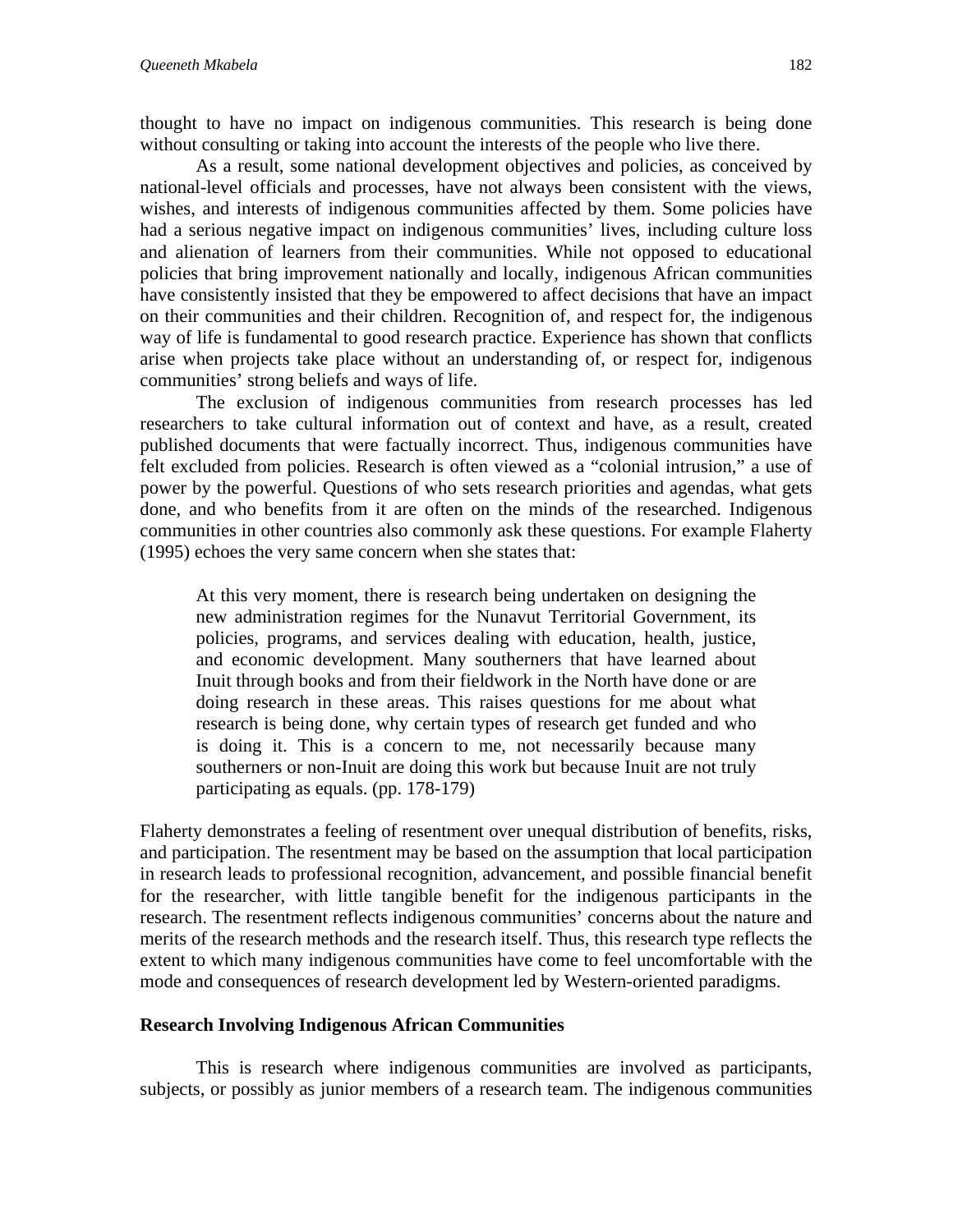may be trained in contemporary research methods and mainstream analysis. This type of research might create more effective, more sustainable, more rational, and more genuine educational improvement processes. In particular, and among others, it offers enhanced accountability by identifying specific duties and duty-bearers of the indigenous people involved in the research process. Research is approached as a negotiated partnership, allowing the indigenous communities to define for themselves the degree to which they wish to make themselves available as subjects. Once an agreement has been reached as to how they will be involved, research moves from being alien to that of a partnership obligation with the researcher. The indigenous communities have control of the research process which makes it easier for everyone involved to monitor progress. Their active involvement may cultivate informed expectations of what constitutes research itself, its output, and productivity as well as informing the community from the onset regarding what the purpose of the research is and the expected outcomes (Cunningham & Durie, 1998). This moves us one step closer towards the Afrocentric method. The Afrocentric paradigm emphasises the active involvement of the "researched," however participation alone is not enough to qualify the research activity as Afrocentric.

The "participatory" approach allows professionals to learn with, by, and from indigenous communities and to create a working relationship in which people's priorities and values become more fully expressed in research. This approach allows researchers to establish rapport, convene, catalyse, facilitate, adapt, "hand over the stick," watch, listen, learn, and respect. Meanwhile, indigenous peoples' sense of empowerment grows as they map, model, diagram, interview, quantify, rank and score, inform and explain, show, discuss and analyse, plan, present, and share their knowledge and experience with others.

The participatory approach has found expression in a research project called REFLECT conducted in rural Lesotho, where adult literacy is piloted to villagers in order to help themselves. For example, twelve village learning circles have been established as spaces where REFLECT can be used to promote learning and development according to local needs. The REFLECT process usually moves through a cycle whereby participants start by identifying a problem and then moving into discussion and analysis of that problem. Literacy and numeracy are built into the process at any stage where skills are needed. In this case indigenous knowledge is being intergrated into adult literacy with the assistance of the community (Gillian, 2002).

However, for most South African research initiatives, the nature of the participation of indigenous communities has not been satisfactory. Their participation appears in some cases to be limited to being consulted on research priorities, design, and assisting in the execution and evaluation of research results. They have been treated as "informants" rather than colleagues and equals. For instance, researchers come from their universities, do their field research over a number of months, get to know people in the community, get local help, and then go back to write and publish their findings. They are acknowledged as the "experts" (particularly if they have included indigenous people in the data collection and can cite them in their research). The researchers are the ones policy-makers listen to when making decisions about design, delivery, or funding programs for indigenous communities. They are also the ones with the funding sources to do such research. There is an inherent bias in government and especially in funding sources to place academic and formal education credentials ahead of practices and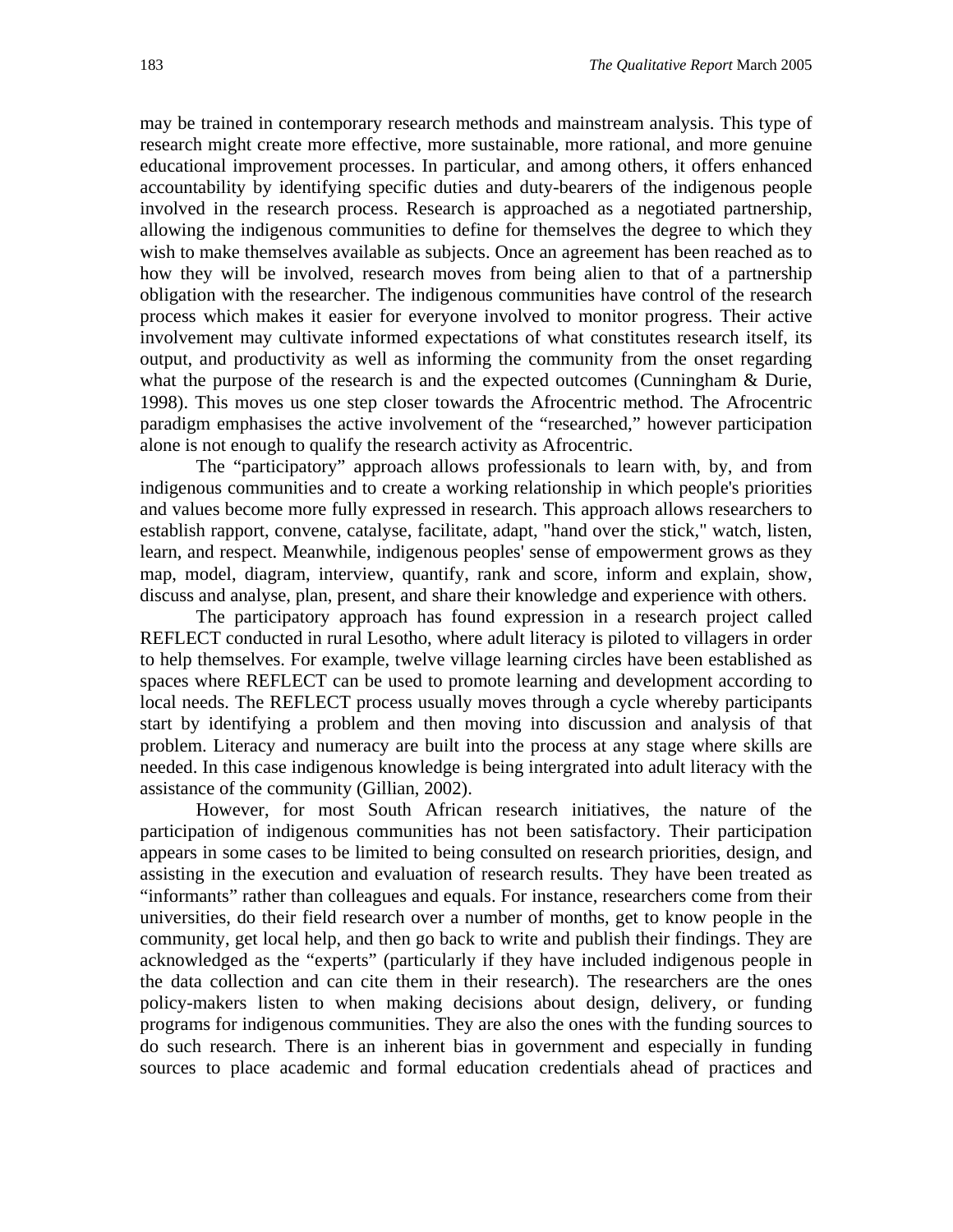experience of indigenous people, when deciding upon expertise and identifying research priorities and research projects to fund.

For this reason indigenous communities are too often placed in a position of weakness as the laws, policies, and guidelines that pertain to research in their communities are not created by them rather established by government and professional institutions and associations. It is these bodies and institutions that also have access to the scarce funding available for research. Indigenous communities do not have the power to establish the rules of the game which anyone who chooses to do research in their communities will have to play by. In this context, the researched are not the researchers and have a very different level of control in the process than that of professional researchers. This counters the basic principle of Afrocentric paradigm research where indigenous people are supposed to have higher levels of empowerment, ownership, and free, meaningful and active participation, by being put in charge of the research process and improvement of their communities.

If the research process is to be truly collaborative, conflict is inherent and to be expected in the process, where the researcher and the researched are equal partners and come from different backgrounds. Accordingly, as conflict will arise, there is a need for dispute resolution mechanisms to resolve these conflicts in a fair and equitable way. This concern calls for researchers to have a local committee to guide researchers in local methods of conflict resolution. Therefore, active involvement and/or training of indigenous people is imperative as their involvement might provide opportunities to correct misinformation or to challenge ethnocentric or racist interpretations. In this way the recognition of potential conflict suggests that the participation of indigenous communities within the research initiatives will be equal. This gives them the role of being decision-makers and not a role limited to that of mere advisers.

## **African Centred Research**

This research is unique to the social structure and cultural values of African indigenous communities. It promotes the notion that relevant research output can be said to have been achieved when it could satisfy not only the material needs of the people, but also their intellectual, spiritual, and cultural needs.

Research where indigenous African people are significant participants, and are typically senior members of research teams often is made up of *all indigenous* African people and primarily meets expectations and quality standards set by indigenous communities. This type of research undertakes an African analysis and produces indigenous African knowledge that recognises the African voice; that tells another story. It re-affirms the centrality of cultural experience as the place to begin to create a dynamic multicultural approach to research. This is the *nucleus* of the Afrocentric paradigm. This type of knowledge is yet to be realised in South Africa. The aims are:

- to ensure development of an African-centred perspective
- to ensure that ethics are culturally defined; and have an indigenous African code
- to create guidelines and ensure genuine incorporation of indigenous African views in such documents
- to ensure research methods and styles that are culturally acceptable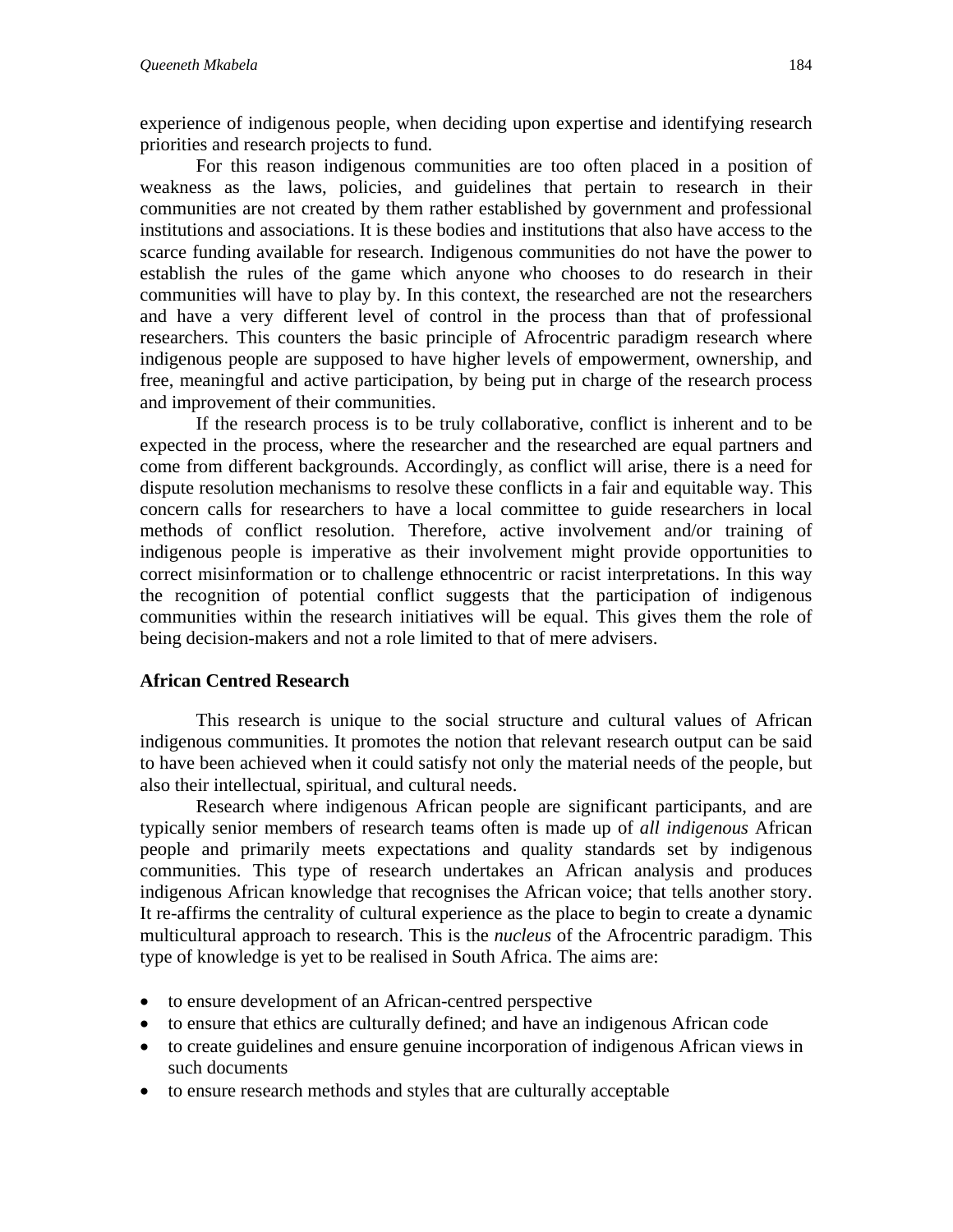To make research culturally meaningful, the qualitative non-material aspect of research is emphasised. This could be achieved by setting educational research goals in terms of improving the quality of life and life opportunities by injecting cultural values into them and by promoting development in a more humane manner. In this conceptualisation, culture is not merely an important part of educational development, but it becomes an integral element of both research goals and means. Thus, culture is a guiding light, providing directions for research. On the other hand, culture also guides the means and process of educational development.

This type of research means that African indigenous culture must be understood and kept at the forefront of any research and recommendations affecting indigenous communities and their culture. The discussion that follows will demonstrate how *the collective identity* and *the holistic orientation*, which are the foundation of indigenous African culture, can be used to underpin research activities, approaches, and understanding in order to promote African-centred research.

#### **The Collective as a Centred Paradigm**

Africans are known for their the strong orientation to collective values, particularly a collective sense of responsibility. Research has largely ignored, misunderstood, or disregarded the value of African indigenous communities' "collective ethic." The collective ethic recognises that survival derives from group harmony and all actions are within a collective context, which seeks to maintain the harmony and balance of an interrelated and essentially egalitarian system. It always stresses humanness (*ubuntu*) which is characterised by generosity, love, maturity, hospitality, politeness, understanding, and humility (Mkabela & Luthuli, 1997). Methodologically speaking, such research is translated into collaborative and co-operative research on behalf of the community and individuals within the community. The community being part of the research every step of the way and collectively validating the research helps guide the research toward enhancing community and cultural activity. This *spiral* (circular) approach to research will ultimately develop into a renewed collective value system for research that strengthens the centrality of African indigenous ideals and values as legitimate frames of reference for collecting and interpreting data (Figure 1).

*Figure 1.* The spiral method of data collection.

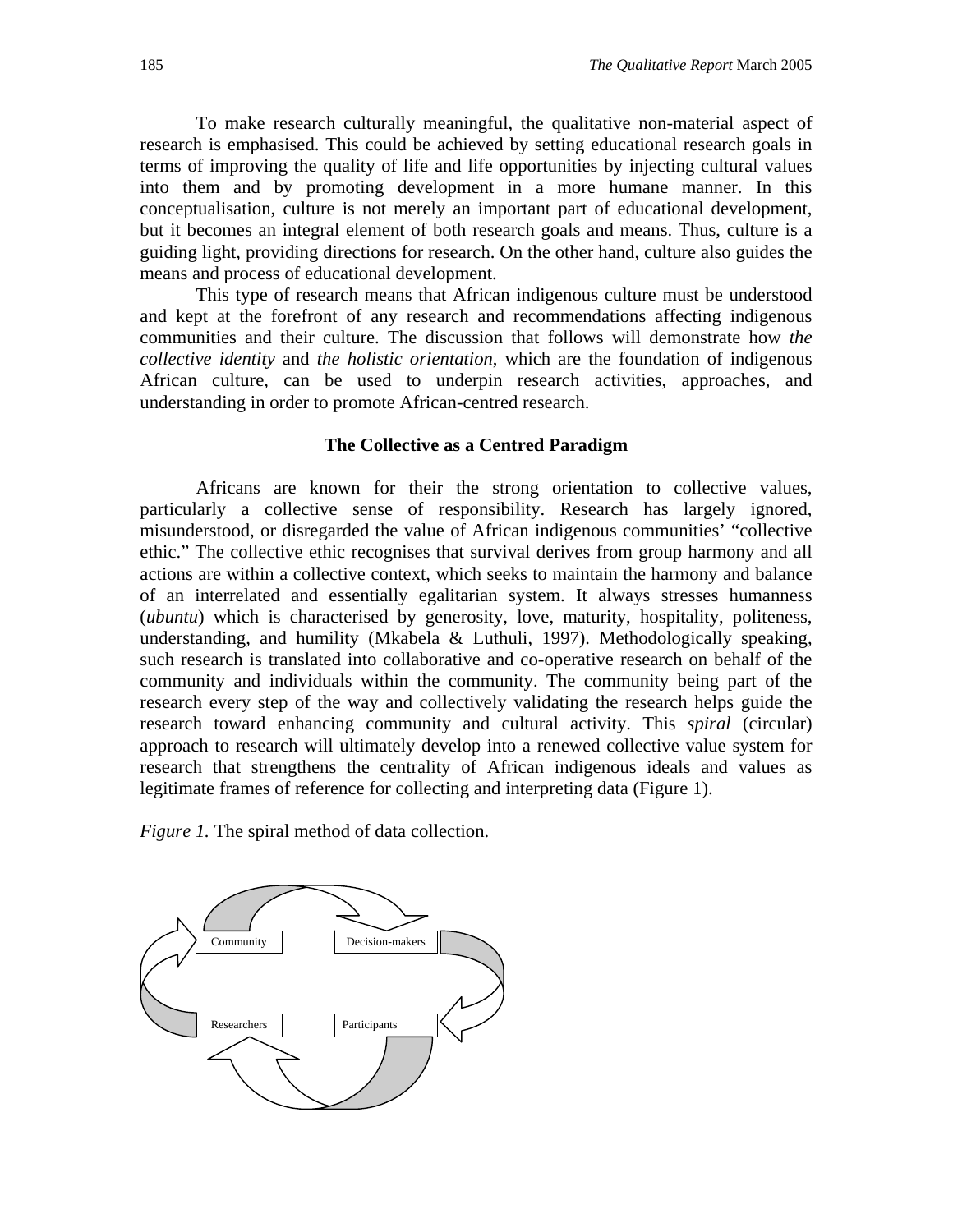*Ubuntu*, the ground principle of the collective orientation, should guide the spiral method. In the context of *ubuntu*, mutuality between the participants, a feeling of tolerance, hospitality and respect for others, their language, opinions, and conversational style is highly regarded. There is no *I thou* relationship. Instead a human mode of consciousness is fundamental. This approach then suggests the need to move from an alienated mode of consciousness, which perceives the knower as separate from the known to a collective mode of consciousness. Such a mode of consciousness addresses a fundamental reordering of our understanding of the relationship between self and other and indeed between self and the world, in a manner where such an ordering not only includes connectedness, but necessitates letting go of the focus on self (Heshusius, 1994). Thus the African-centred research requires a re-definition of the nature of the relationship between the traditional researcher and the researched. It also means re-discovering indigenous African methodological preferences and practices in research. This has great implication for research and practice in its task of searching, collecting, and preserving knowledge.

What needs to be stressed at this point is the question of reviving and regenerating African indigenous collective ethic, not for its own sake, but to serve as the basis on which research methods could be adapted and used. The ethic translated into research would include:

- an appreciation of the importance of all individuals in the research group
- an understanding that research is part of a very complex (community) whole
- the respect of heritage authority
- the inclusion of elders and cultural committees in the research process
- an understanding of the interconnectedness of all things (including the spiritual) and a required long term perspective in dealing with research issues
- researchers must act in an appropriate and respectful way to maintain the harmony and balance of the group (community)

A deep and detailed understanding and respect for all parts of human existence means that any research initiative must involve an appreciation of the holistic orientation of the indigenous African people. Therefore, the way indigenous communities view the world and their role greatly influences how they approach problems, resolve issues, gather information, and in this circumstance manage research.

The collective as well as the holistic orientation suggest that research should disclose and apply codes, paradigms, symbols, and circles of discussion that strengthen the centrality of indigenous African ideals and values as a legitimate frame of reference for collecting and interpreting data. Such a discourse assumes the social, political, intellectual, and cultural legitimacy of indigenous African people. This means that African indigenous culture, knowledge, language, and values are accepted in their own right. In this regard research maintains community and the collective as central.

 By accepting the value of a deeper understanding of the collective orientation researchers could enhance the influence of African indigenous culture in their research by adopting and accommodating the collective moral responsibility. Strategies of managing research, for example, could be enhanced if elders and other holders of knowledge were included in the decision making process, as they are well-versed with indigenous African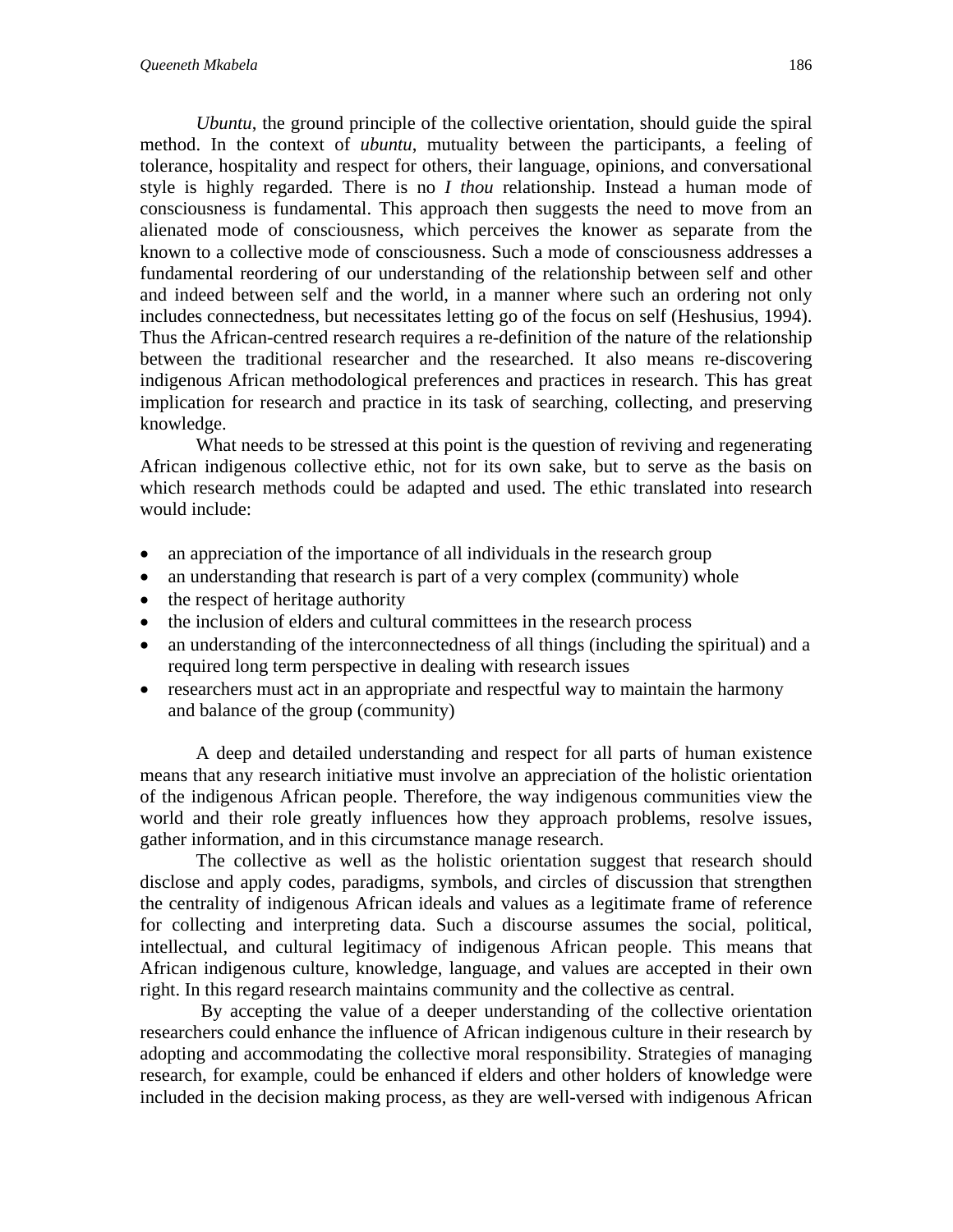knowledge and traditional protocol. They need to be kept at the forefront of any research and recommendations affecting indigenous communities and their culture.

Such a multidimensional (holistic) approach should be used in research where there is respect for the group itself in the context of making decisions for sustainable outcomes both for, and by, the community. For example, when natural and social life is integrated into a single whole, relationships between individuals become intimate. Rather than a connection through a single work relationship, individuals interconnect through multiple bonds. This promotes understanding, confidence, and closeness that might discourage selfish or dishonest action in the group, since abused relationships cannot be left behind. Each person's true level of effort and of performance stands out, and the close relationship brings about a high level of subtlety in understanding each other's needs and plans. This mixture of support and restraint promotes mutual trust, since compatible goals and complete openness remove the fears of, or desires for, deception and appropriation of indigenous African knowledge, practices, and culture by well-intentioned, well-meaning researchers. I am not only talking about academics who do fundamental research associated with their particular area of interest, but also those who undertake research as part of government or business contracts. Thus, intimacy, trust, and understanding grow where individuals are linked to one another through multiple bonds in a holistic relationship. This relationship promotes conformity, generosity, openness and consideration of group members' interest over selfish interest. It promotes feelings of ownership that motivates members to invest time and energy, to help shape the nature and quality of the research process as opposed to being merely involved in research. In this context individuals are free but they are also discouraged from selfish or dishonest action which promotes a peaceful co-existence. Thus the holistic network serves as an effective means of social control.

The collective paradigm determines the pace and methods of research, the construction and validation/legitimisation of knowledge and finally the processing and constructing of meaning. It should also be taken into account that such a practice is not an isolated phenomenon, but is deeply embedded in wider cultural aspirations, preferences, and practices of indigenous Africans. For instance, using the collective methodology in Eurocentric contexts can have negative results. Contradiction might arise as to how to transform the data collected through subjective circular community-based processes into individualistic linearity required by Western contexts. This may lead to subjective data being committed to a linear form that is, decontextualised from their wider and more holistic life narratives. The Afrocentric method therefore, emphasises a shift from dominant research methodologies to ways that are responsive to an African world-view which is collective; one in which the community itself will influence and shape the method.

In conclusion, the Afrocentric method views the problem of cultural location as taking precedence over the topic or the data under consideration. This means that research should:

- involve a very strong tendency towards searching for African examples, values, and concepts, towards privileging the Afrocentric approach, voices, and systems.
- observe and respect African traditional protocol with regard to the discretion and reticence of elders to access to knowledge.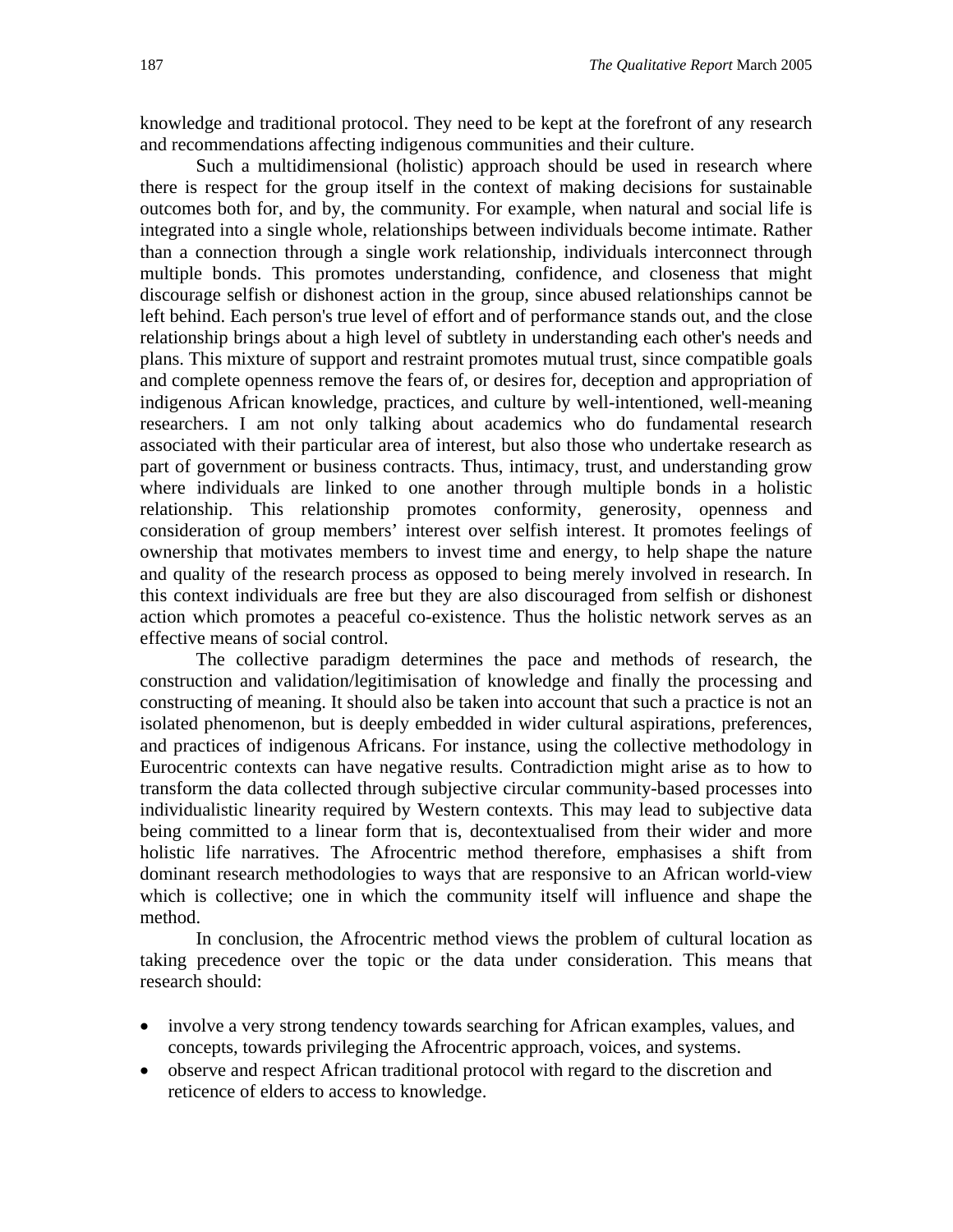The proposal for an Afrocentric method, however, is not to denigrate Western methodology, but to re-examine and complement any thinking that attributes undue Western superiority at the expense of neglecting African thought. The Afrocentric method can be used as a complement to qualitative research methods. It shares the same characteristics of qualitative research methods in that both Afrocentric and qualitative methods assume that people employ interpretive schemes which must be understood and that the character of the local context must be articulated. The issue is not so much on complementary methods, but one of an alternative paradigm and the ontology of understanding the world and what it is to be human. What I intended to do here was, therefore, to look for a sound research methodology which can serve as a foundation stone that can truly come to grips with indigenous knowledge. This is *not* to suggest that this will resolve in any ultimate sense the various research-related problems that arise in indigenous communities. Rather it is to suggest a meaningful direction for better understanding and thereby contribute as much as possible toward a purposeful accommodation of those issues or problems that researchers currently face in researching indigenous African culture.

#### **References**

- Asante, M. K. (1987). *The Afrocentric idea.* Philadelphia: Temple University Press.
- Asante, M. K. (1988). *Afrocentricity.* Trenton, NJ: Africa World Press.
- Asante, M. K. (1990). *Kemet*, *Afrocentricity, and Knowledge.* Trenton, NJ: Africa World Press.
- Asante, M. K. (1995). *Afrocentricity: The theory of social change.* Retrieved on September 15, 2004, from http://64.233.187.104/search?q=cache:Vrrntf9t3 DsJ:www.africawithin.com/asante/social\_change.htm+Afrocentricity:+The+theor y+of+social+change&hl=en&ie=UTF-8
- Bishop, R. (1998). Freeing ourselves from neo-colonial domination in research: A Maori approach to creating knowledge. *Qualitative Studies in Education, 11*(2), 199- 219.
- Bogdan, R. C., & Biklen, S. K. (1992). *Qualitative research for education: An introduction to theory and method.* Boston: Allyn and Bacon.
- Cunningham, C. W., & Durie, M. H. (1998). *A taxonomy and a framework for outcomes and strategic research goals, for Maorie research and development*. Paper presented at the meeting of Foresight Participants, Massey University, New Zealand.
- Flaherty, M. (1995, Summer). Freedom of expression or freedom of exploitation? *The Northern Review, 14,* 178-185.
- Gillian, A. (2002). Participation and power. *Africa Insight, 32(1*), 25-29.
- Heshusius, L. (1994). Freeing ourselves from objectivity: Managing subjectivity or turning toward a participatory mode of consciousness? *Educational Researcher, 23*(3), 15-22.
- Hountondji, P. J. (1997). *Endogenous knowledge: Research trails.* Oxford, UK:CODESRIA.
- Mkabela, N. Q., & Luthuli, P. C. (1997). *Towards an African philosophy of education.* Pretoria, South Africa: Kagiso Tertiary.